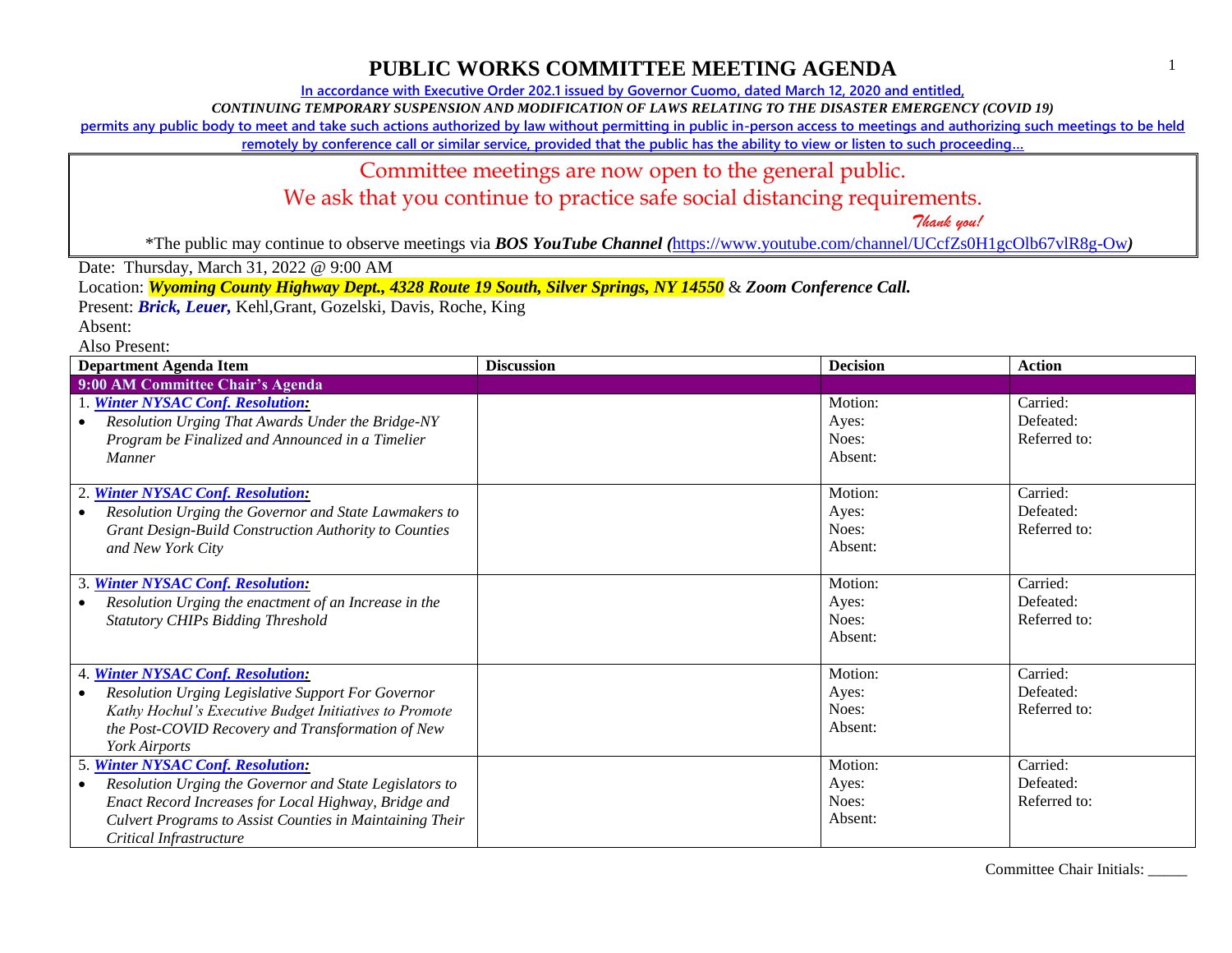**In accordance with Executive Order 202.1 issued by Governor Cuomo, dated March 12, 2020 and entitled,**

*CONTINUING TEMPORARY SUSPENSION AND MODIFICATION OF LAWS RELATING TO THE DISASTER EMERGENCY (COVID 19)*

**permits any public body to meet and take such actions authorized by law without permitting in public in-person access to meetings and authorizing such meetings to be held** 

**remotely by conference call or similar service, provided that the public has the ability to view or listen to such proceeding…**

#### Committee meetings are now open to the general public.

We ask that you continue to practice safe social distancing requirements.

 *Thank you!*

\*The public may continue to observe meetings via *BOS YouTube Channel (*<https://www.youtube.com/channel/UCcfZs0H1gcOlb67vlR8g-Ow>*)*

Date: Thursday, March 31, 2022 @ 9:00 AM

Location: *Wyoming County Highway Dept., 4328 Route 19 South, Silver Springs, NY 14550* & *Zoom Conference Call.*

Present: *Brick, Leuer,* Kehl,Grant, Gozelski, Davis, Roche, King

Absent:

Also Present:

| <b>Department Agenda Item</b>                                      | <b>Discussion</b> | <b>Decision</b> | <b>Action</b> |
|--------------------------------------------------------------------|-------------------|-----------------|---------------|
| 9:15 AM Highway & Bridges w/D. Blue & K. Chmura                    |                   |                 |               |
| 1. Presentation by Connor Kimball from Enterprise regarding        |                   | Motion:         | Carried:      |
| Vehicle Lease Program.                                             |                   | Ayes:           | Defeated:     |
|                                                                    |                   | Noes:           | Referred to:  |
|                                                                    |                   | Absent:         |               |
| 2. Position Fill:                                                  |                   | Motion:         | Carried:      |
| Highway                                                            |                   | Ayes:           | Defeated:     |
| Fill One (1) position of <b>Heavy Equipment Operator</b> (1.0 FTE) |                   | Noes:           | Referred to:  |
| (position code 044.163) on CSEA agreement at an hourly rate        |                   | Absent:         |               |
| of \$19.89 - \$22.50 to replace John Nelson, who resigned.         |                   |                 |               |
| Position Available: April 6, 2022.                                 |                   |                 |               |
| <b>3. Position Fill:</b>                                           |                   | Motion:         | Carried:      |
| Highway                                                            |                   | Ayes:           | Defeated:     |
| Fill One (1) position of <b>Bridge Construction Mechanic</b> (1.0) |                   | Noes:           | Referred to:  |
| FTE) (position code 036.126) on CSEA agreement at an               |                   | Absent:         |               |
| hourly rate of \$19.89 - \$22.50 to replace Benjamin Parton,       |                   |                 |               |
| who transferred to Working Supervisor on February 21, 2022.        |                   |                 |               |
| Position Available: April 6, 2022.                                 |                   |                 |               |
| <b>4. March Work Update</b>                                        | Attached          | Motion:         | Carried:      |
|                                                                    |                   | Ayes:           | Defeated:     |
|                                                                    |                   | Noes:           | Referred to:  |
|                                                                    |                   | Absent:         |               |
| 5. Katie's Update on TIP:                                          | Attached          | Motion:         | Carried:      |
| $1st$ quarter                                                      |                   | Ayes:           | Defeated:     |
|                                                                    |                   | Noes:           | Referred to:  |
|                                                                    |                   | Absent:         |               |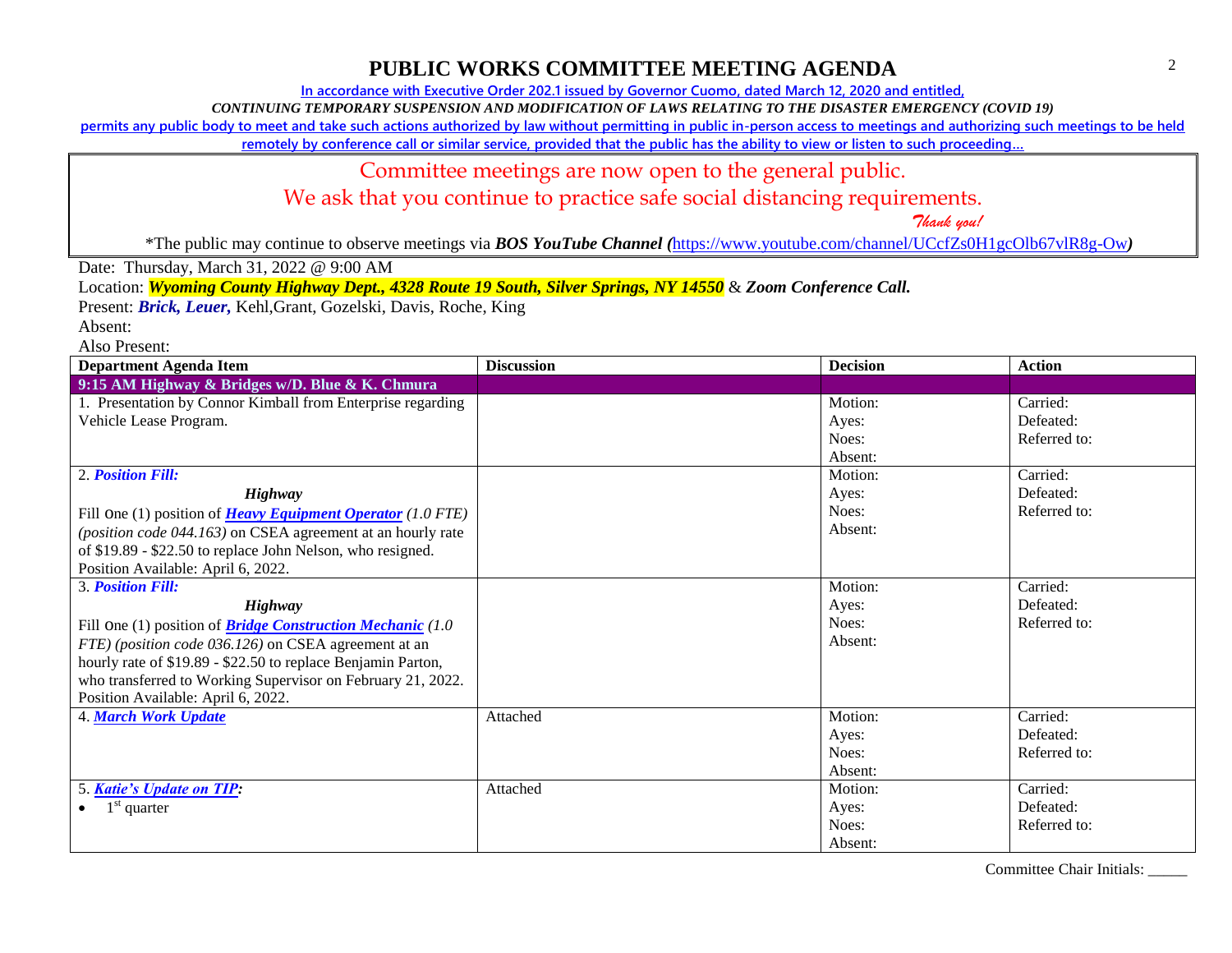**In accordance with Executive Order 202.1 issued by Governor Cuomo, dated March 12, 2020 and entitled,**

*CONTINUING TEMPORARY SUSPENSION AND MODIFICATION OF LAWS RELATING TO THE DISASTER EMERGENCY (COVID 19)*

**permits any public body to meet and take such actions authorized by law without permitting in public in-person access to meetings and authorizing such meetings to be held** 

**remotely by conference call or similar service, provided that the public has the ability to view or listen to such proceeding…**

#### Committee meetings are now open to the general public.

We ask that you continue to practice safe social distancing requirements.

 *Thank you!*

\*The public may continue to observe meetings via *BOS YouTube Channel (*<https://www.youtube.com/channel/UCcfZs0H1gcOlb67vlR8g-Ow>*)*

Date: Thursday, March 31, 2022 @ 9:00 AM

Location: *Wyoming County Highway Dept., 4328 Route 19 South, Silver Springs, NY 14550* & *Zoom Conference Call.*

Present: *Brick, Leuer,* Kehl,Grant, Gozelski, Davis, Roche, King

Absent:

Also Present:

| <b>Department Agenda Item</b>                                 | <b>Discussion</b> | <b>Decision</b> | <b>Action</b> |
|---------------------------------------------------------------|-------------------|-----------------|---------------|
| 6. Disposition of Fixed Assets:                               |                   | Motion:         | Carried:      |
| Declare surplus and dispose the following in the most         |                   | Ayes:           | Defeated:     |
| advantageous way to the county:                               |                   | Noes:           | Referred to:  |
| CO#43 - 2006 Bobcat skid steer loader vin# 530711743          |                   | Absent:         |               |
| original purchase price \$28,693                              |                   |                 |               |
| 7. Bid Award – Highway Annual Bids                            | <b>Attached</b>   | Motion:         | Carried:      |
| No ties                                                       |                   | Ayes:           | Defeated:     |
|                                                               |                   | Noes:           | Referred to:  |
|                                                               |                   | Absent:         |               |
| 8. Overnight Travel Authorization:                            |                   | Motion:         | Carried:      |
| Peter Myers to attend 2022 Highway School at Ithaca College,  |                   | Ayes:           | Defeated:     |
| Ithica, NY, June 5-8, 2022. A county vehicle will be used.    |                   | Noes:           | Referred to:  |
| Lodging \$285.00; Registration \$110.00; Meals \$105.00 for a |                   | Absent:         |               |
| total of \$500.00.                                            |                   |                 |               |
| 9. Permission for Marquart Repair & Equipment Sales to use    |                   | Motion:         | Carried:      |
| Highway Department for CDL Inspections in April.              |                   | Ayes:           | Defeated:     |
|                                                               |                   | Noes:           | Referred to:  |
|                                                               |                   | Absent:         |               |
| 10. Professional Service Contract (5,001 or greater):         |                   | Motion:         | Carried:      |
| Authorize Chairman to sign contract with LaBella Associates,  |                   | Ayes:           | Defeated:     |
| 300 State St., Suite 201, Rochester, NY 14614 for PE#09       |                   | Noes:           | Referred to:  |
| Silver Lake Road over Silver Lake outlet Culvert              |                   | Absent:         |               |
| Replacement, Town of Perry, PIN 4BNY46; State contract #      |                   |                 |               |
| D040609 for P.E./Design and ROW Incidental costs in an        |                   |                 |               |
| amount not to exceed \$143,000; effective April 18, 2022      |                   |                 |               |
| through the completion of the project.                        |                   |                 |               |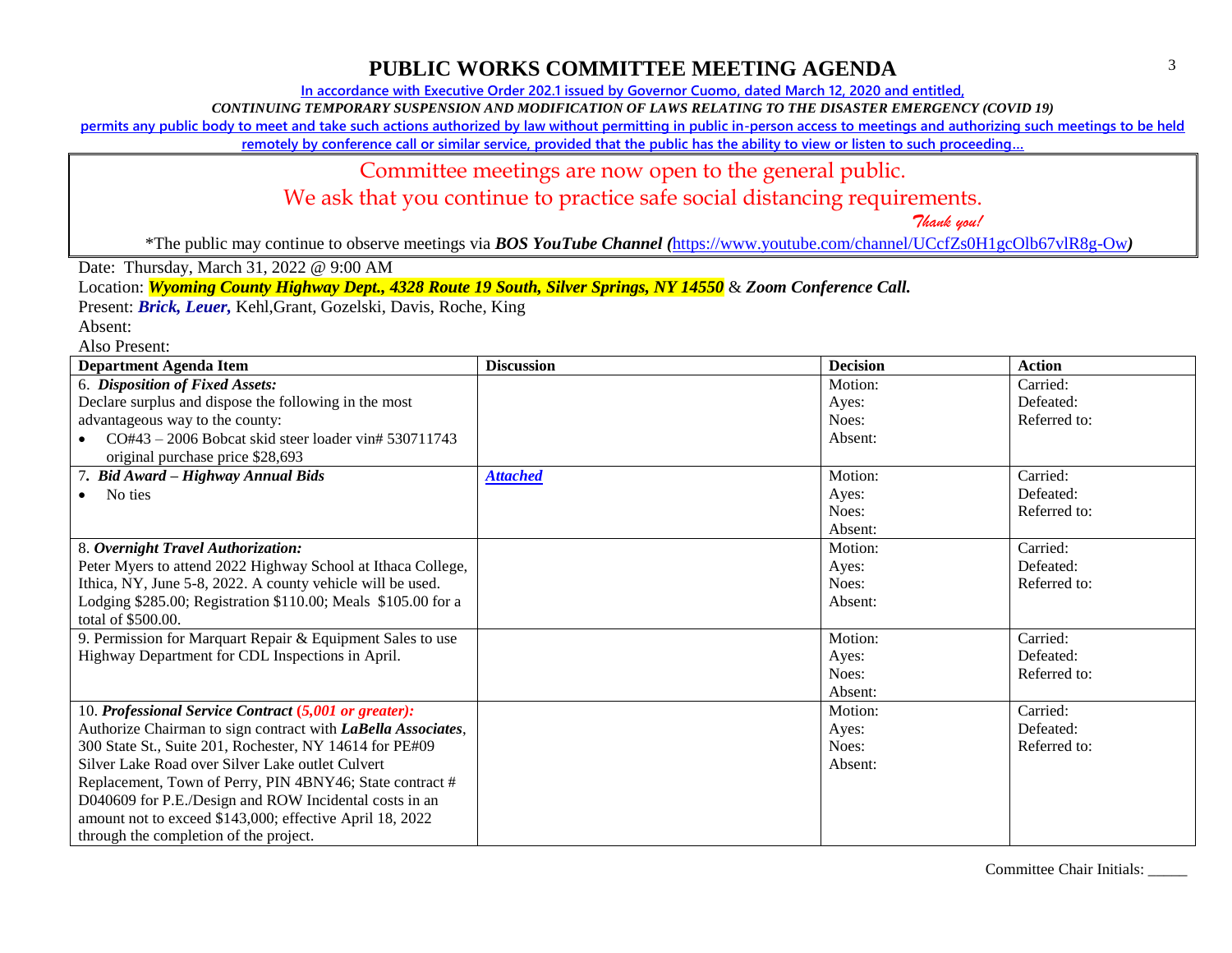**In accordance with Executive Order 202.1 issued by Governor Cuomo, dated March 12, 2020 and entitled,**

*CONTINUING TEMPORARY SUSPENSION AND MODIFICATION OF LAWS RELATING TO THE DISASTER EMERGENCY (COVID 19)*

**permits any public body to meet and take such actions authorized by law without permitting in public in-person access to meetings and authorizing such meetings to be held** 

**remotely by conference call or similar service, provided that the public has the ability to view or listen to such proceeding…**

### Committee meetings are now open to the general public.

We ask that you continue to practice safe social distancing requirements.

 *Thank you!*

\*The public may continue to observe meetings via *BOS YouTube Channel (*<https://www.youtube.com/channel/UCcfZs0H1gcOlb67vlR8g-Ow>*)*

Date: Thursday, March 31, 2022 @ 9:00 AM

Location: *Wyoming County Highway Dept., 4328 Route 19 South, Silver Springs, NY 14550* & *Zoom Conference Call.*

Present: *Brick, Leuer,* Kehl,Grant, Gozelski, Davis, Roche, King

Absent:

Also Present:

| <b>Department Agenda Item</b>                                                                                         | <b>Discussion</b> | <b>Decision</b> | <b>Action</b> |
|-----------------------------------------------------------------------------------------------------------------------|-------------------|-----------------|---------------|
| 11. Professional Service Contract (5,001 or greater):                                                                 |                   | Motion:         | Carried:      |
| Authorize Chairman to sign Supp. #5 with LaBella                                                                      |                   | Ayes:           | Defeated:     |
| Associates, 300 State St., Suite 201, Rochester, NY 14614 for                                                         |                   | Noes:           | Referred to:  |
| BE#06 Schoellkopf Road Bridge Rehabilitation, Town of                                                                 |                   | Absent:         |               |
| Bennington, BIN 3319610; PIN 4WY0.03 for Construction,                                                                |                   |                 |               |
| $C/I$ , & $C/S$ additional costs in an amount not to exceed                                                           |                   |                 |               |
| \$103,800; effective January 01, 2021 through the completion                                                          |                   |                 |               |
| of the project.                                                                                                       |                   |                 |               |
|                                                                                                                       |                   |                 |               |
| 12. Professional Service Contract (5,001 or greater):                                                                 |                   | Motion:         | Carried:      |
| Authorize Chairman to sign Bridge New York contract with                                                              |                   | Ayes:           | Defeated:     |
| NYS DOT, 50 Wolf Road, Albany, NY 12232 for PE#09                                                                     |                   | Noes:           | Referred to:  |
| Silver Lake Road (CR22) over Silver Lake outlet Culvert                                                               |                   | Absent:         |               |
| Replacement, Town of Perry, PIN 4BNY46; State contract #                                                              |                   |                 |               |
| D040609 for Design, ROW and Construction costs in an                                                                  |                   |                 |               |
| amount not to exceed \$1,000,000.00; effective February 25,                                                           |                   |                 |               |
| 2022 through the completion of the project                                                                            |                   |                 |               |
|                                                                                                                       |                   |                 |               |
|                                                                                                                       |                   |                 |               |
| 13. $FYI \sim Contract$ (\$3,000 and under)                                                                           |                   | Motion:         | Carried:      |
| Lane Enterprises, 16 May Street, Bath, NY 14810 for on-site supervision of the Krotz Road over Crow Creek             |                   | Ayes:           | Defeated:     |
| Culvert Replacement - (BNW) Project in an amount not to exceed \$3,000.00; effective March 31, 2022 through           |                   | Noes:           | Referred to:  |
| the completion of the project.                                                                                        |                   | Absent:         |               |
| Hoffman Land Surveying & Geomatics, 540 Packetts Landing, Fairport, NY 14450 for the provision of layout<br>$\bullet$ |                   |                 |               |
| survey services for the Krotz Road over Crow Creek Culvert Replacement - (BNW) Project in the amount not to           |                   |                 |               |
| exceed \$2000.00; effective March 31, 2022 through completion of the project.                                         |                   |                 |               |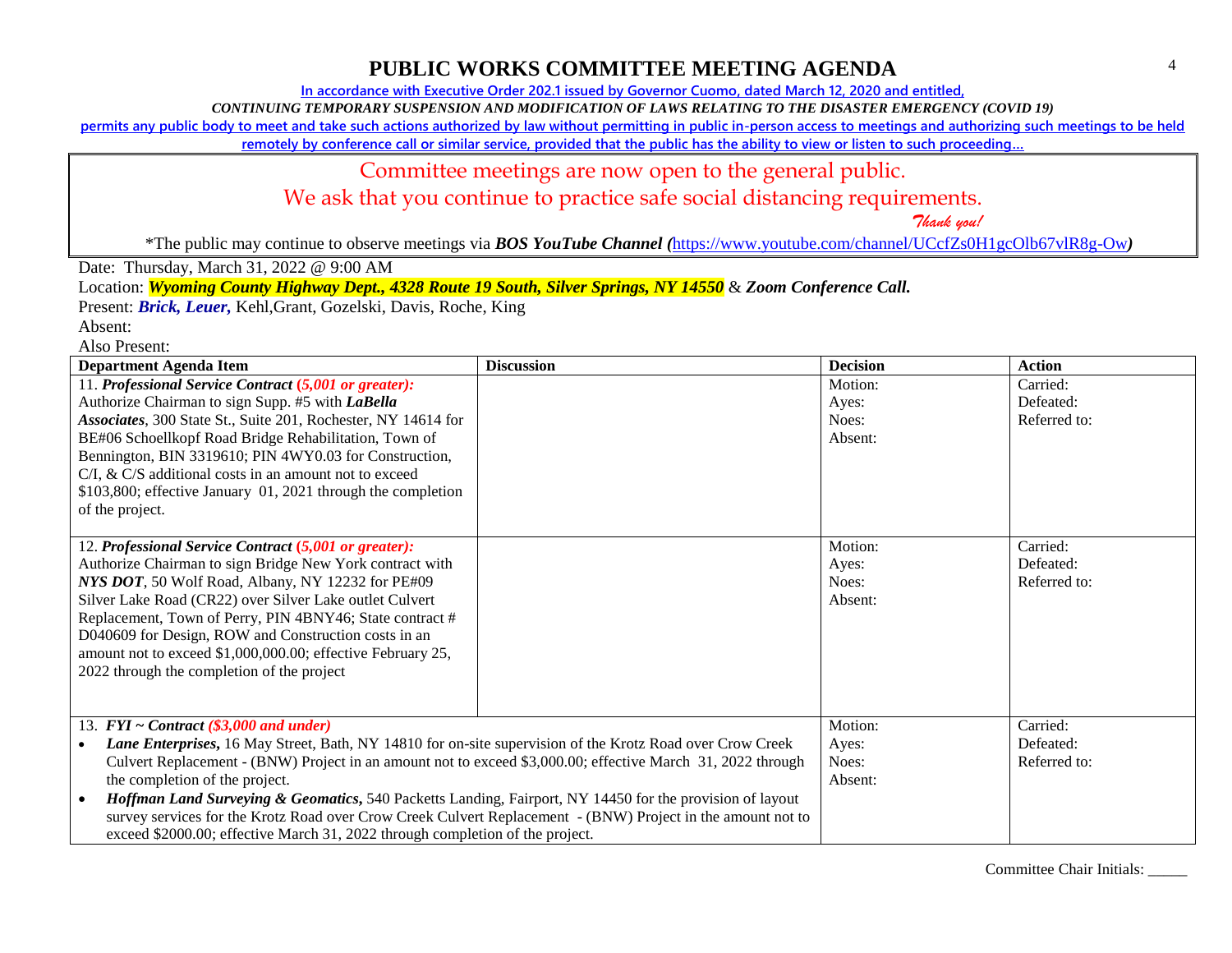**In accordance with Executive Order 202.1 issued by Governor Cuomo, dated March 12, 2020 and entitled,**

*CONTINUING TEMPORARY SUSPENSION AND MODIFICATION OF LAWS RELATING TO THE DISASTER EMERGENCY (COVID 19)*

**permits any public body to meet and take such actions authorized by law without permitting in public in-person access to meetings and authorizing such meetings to be held** 

**remotely by conference call or similar service, provided that the public has the ability to view or listen to such proceeding…**

#### Committee meetings are now open to the general public.

We ask that you continue to practice safe social distancing requirements.

 *Thank you!*

\*The public may continue to observe meetings via *BOS YouTube Channel (*<https://www.youtube.com/channel/UCcfZs0H1gcOlb67vlR8g-Ow>*)*

Date: Thursday, March 31, 2022 @ 9:00 AM

Location: *Wyoming County Highway Dept., 4328 Route 19 South, Silver Springs, NY 14550* & *Zoom Conference Call.*

Present: *Brick, Leuer,* Kehl,Grant, Gozelski, Davis, Roche, King

Absent:

Also Present:

| <b>Department Agenda Item</b>                                                                                                                                                                                                                                                                                                                                                                                                                                                                       | <b>Discussion</b> | <b>Decision</b>                      | <b>Action</b>                         |
|-----------------------------------------------------------------------------------------------------------------------------------------------------------------------------------------------------------------------------------------------------------------------------------------------------------------------------------------------------------------------------------------------------------------------------------------------------------------------------------------------------|-------------------|--------------------------------------|---------------------------------------|
| 9:45 AM Buildings & Grounds w/ M. Adamczak & K. Wiedemann                                                                                                                                                                                                                                                                                                                                                                                                                                           |                   |                                      |                                       |
| 1. Amend Resolution No. 21-496:<br>Authorize Chairman to sign an Amended Contract with<br>NOMAD Enterprises, Inc., 7963 Old State Road, Pavilion,<br>NY 14525 ., to reflect the following revisions: increase the<br>amount of the contract to \$15,440.00 per year with a total<br>contract amount not to exceed \$46,320.00 all else remains the<br>same.                                                                                                                                         |                   | Motion:<br>Ayes:<br>Noes:<br>Absent: | Carried:<br>Defeated:<br>Referred to: |
| 2. Bid Award:<br>Authorize Chairman to award bid and sign a contract,<br>pursuant to General Municipal Law §103 with Denooyer<br><b>Chevrolet Inc, 127 Wolf Rd. Albany NY 12205 for one (1)</b><br>new, full size, 1/2 ton, rear wheel drive (RWD), express van<br>(preferred color: white) in an amount not to exceed<br>\$33,440.00; effective June 11, 2013.                                                                                                                                     |                   | Motion:<br>Ayes:<br>Noes:<br>Absent: | Carried:<br>Defeated:<br>Referred to: |
| 3. Professional Service Contract \$5,001 or greater:<br>Authorize Chairman to sign a contract, pursuant to General<br>Municipal Law §104(b), with <i>TruGreen Commercial L.P</i> ,<br>Branch 5030, 40 Ridgeland Rd, Rochester, NY 14623, for<br>Weed spraying and management at various County owned<br>properties in an amount not to exceed \$5,050.00 per year with<br>a three year total amount not to exceed \$15,150.00; effective<br>April 1 <sup>st</sup> , 2022 through December 31, 2024. |                   | Motion:<br>Ayes:<br>Noes:<br>Absent: | Carried:<br>Defeated:<br>Referred to: |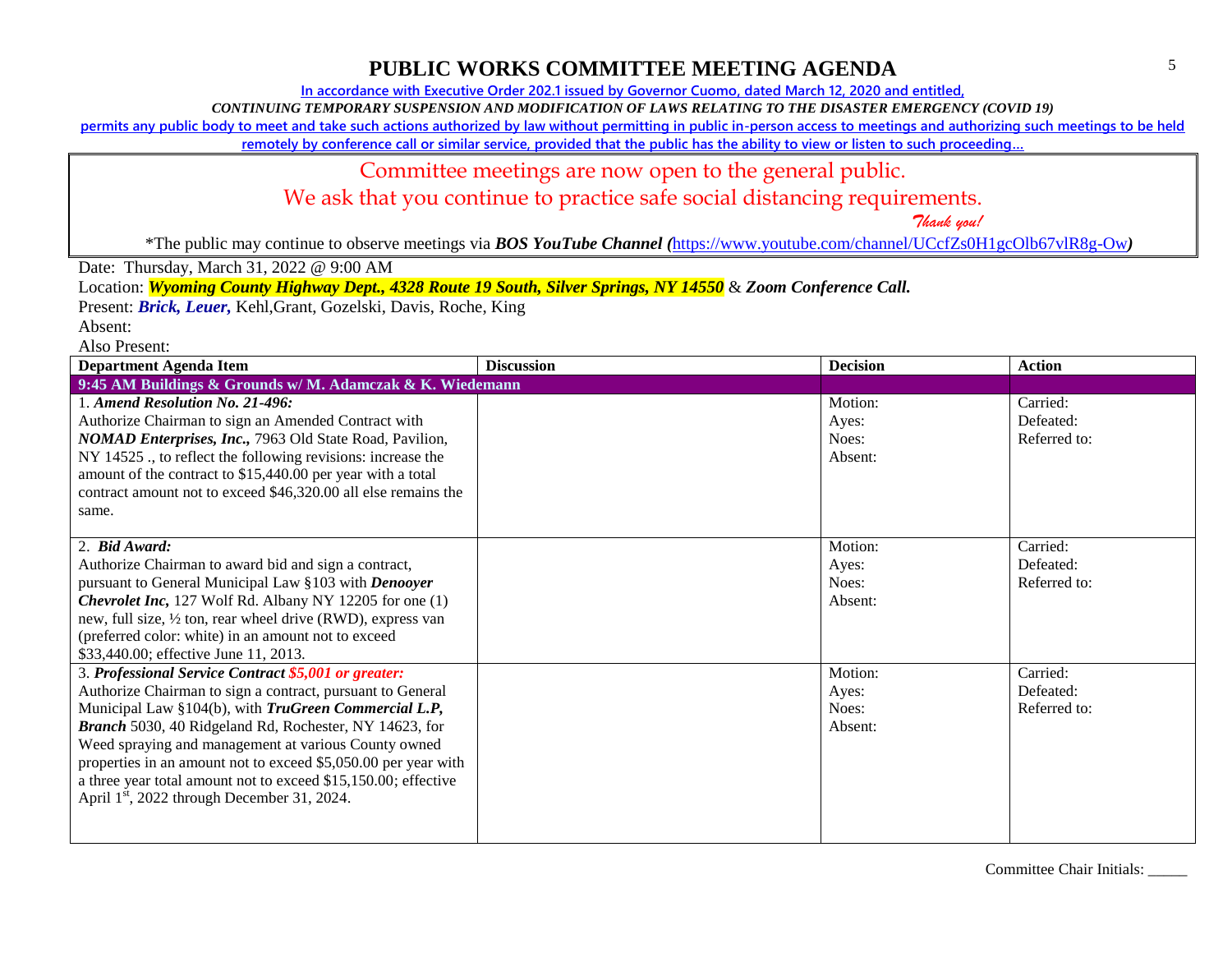**In accordance with Executive Order 202.1 issued by Governor Cuomo, dated March 12, 2020 and entitled,**

*CONTINUING TEMPORARY SUSPENSION AND MODIFICATION OF LAWS RELATING TO THE DISASTER EMERGENCY (COVID 19)*

**permits any public body to meet and take such actions authorized by law without permitting in public in-person access to meetings and authorizing such meetings to be held** 

**remotely by conference call or similar service, provided that the public has the ability to view or listen to such proceeding…**

### Committee meetings are now open to the general public.

We ask that you continue to practice safe social distancing requirements.

 *Thank you!*

\*The public may continue to observe meetings via *BOS YouTube Channel (*<https://www.youtube.com/channel/UCcfZs0H1gcOlb67vlR8g-Ow>*)*

Date: Thursday, March 31, 2022 @ 9:00 AM

Location: *Wyoming County Highway Dept., 4328 Route 19 South, Silver Springs, NY 14550* & *Zoom Conference Call.*

Present: *Brick, Leuer,* Kehl,Grant, Gozelski, Davis, Roche, King

Absent:

Also Present:

| <b>Department Agenda Item</b>                                                                                  | <b>Discussion</b> | <b>Decision</b> | <b>Action</b> |
|----------------------------------------------------------------------------------------------------------------|-------------------|-----------------|---------------|
| 4. Professional Service Contract \$5,001 or greater:                                                           |                   | Motion:         | Carried:      |
| Authorize Chairman to sign a contract, pursuant to General                                                     |                   | Ayes:           | Defeated:     |
| Municipal Law §104(b), with Seneca Gorham Security                                                             |                   | Noes:           | Referred to:  |
| Systems, Inc, 22 Main St, Bloomfield, NY 14469 for the                                                         |                   | Absent:         |               |
| installation of a new panel at the NYS DMV along with panic                                                    |                   |                 |               |
| buttons and programing of software to central station; in an                                                   |                   |                 |               |
| amount not to exceed \$6,480.00 effective April 1 <sup>st</sup> , 2022                                         |                   |                 |               |
| through December 31, 2022.                                                                                     |                   |                 |               |
| 5. Professional Service Contract \$5,001 or greater:                                                           |                   | Motion:         | Carried:      |
| Authorize Chairman to sign a contract, pursuant to General                                                     |                   | Ayes:           | Defeated:     |
| Municipal Law §104(b), with MJ Mechanical Services, Inc.                                                       |                   | Noes:           | Referred to:  |
| 95 Pirson Parkway, Tonawanda, NY 14150, for repairs to                                                         |                   | Absent:         |               |
| HVAC and related equipment at various County owned                                                             |                   |                 |               |
| properties in an amount not to exceed \$10,000.0; effective                                                    |                   |                 |               |
| February 1 <sup>st</sup> , 2022 through December 31, 2022.                                                     |                   |                 |               |
| 6. $FYI \sim Contract$ (\$3,000 and under):                                                                    |                   | Motion:         | Carried:      |
| Healthy Home Insulation Systems A Division of Perry Lumber and Hardware, Inc., 2 Washington Street,            |                   | Ayes:           | Defeated:     |
| Perry, NY 14530 for the application of spray foam at the rotunda entry way not to exceed \$1,350.00; effective |                   | Noes:           | Referred to:  |
| March $10^{th}$ , 2022 through completion.                                                                     |                   | Absent:         |               |
| 7. Standardization of Equipment                                                                                |                   | Motion:         | Carried:      |
| Of all HVAC monitoring, controls, programs and                                                                 |                   | Ayes:           | Defeated:     |
| equipment throughout Wyoming County buildings using                                                            |                   | Noes:           | Referred to:  |
| Schneider Electric EcoStruxure Direct digital Control                                                          |                   | Absent:         |               |
| (DDC) system and graphic program through U&S                                                                   |                   |                 |               |
| Services, 95 Stark St. Tonawanda, NY 14150.                                                                    |                   |                 |               |
|                                                                                                                |                   |                 |               |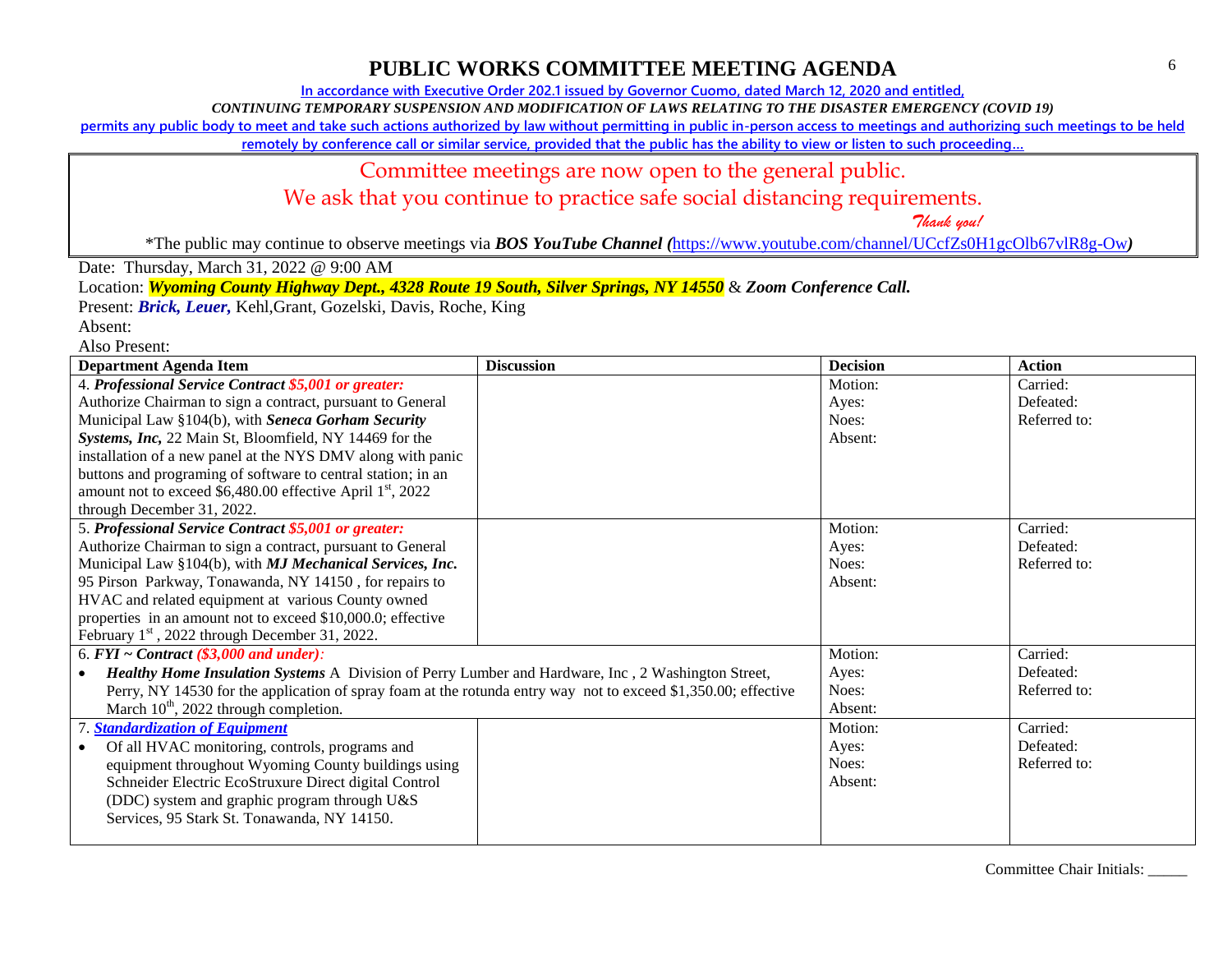**In accordance with Executive Order 202.1 issued by Governor Cuomo, dated March 12, 2020 and entitled,**

*CONTINUING TEMPORARY SUSPENSION AND MODIFICATION OF LAWS RELATING TO THE DISASTER EMERGENCY (COVID 19)*

**permits any public body to meet and take such actions authorized by law without permitting in public in-person access to meetings and authorizing such meetings to be held** 

**remotely by conference call or similar service, provided that the public has the ability to view or listen to such proceeding…**

#### Committee meetings are now open to the general public.

We ask that you continue to practice safe social distancing requirements.

 *Thank you!*

\*The public may continue to observe meetings via *BOS YouTube Channel (*<https://www.youtube.com/channel/UCcfZs0H1gcOlb67vlR8g-Ow>*)*

Date: Thursday, March 31, 2022 @ 9:00 AM

Location: *Wyoming County Highway Dept., 4328 Route 19 South, Silver Springs, NY 14550* & *Zoom Conference Call.*

Present: *Brick, Leuer,* Kehl,Grant, Gozelski, Davis, Roche, King

Absent:

Also Present:

| <b>Department Agenda Item</b>                                    | <b>Discussion</b> | <b>Decision</b> | <b>Action</b> |
|------------------------------------------------------------------|-------------------|-----------------|---------------|
| 8. Professional Service Contract \$5,001 or greater:             |                   | Motion:         | Carried:      |
| Authorize Chairman to sign a contract, pursuant to General       |                   | Ayes:           | Defeated:     |
| Municipal Law §104(b), with U&S Service a Stark Tech             |                   | Noes:           | Referred to:  |
| Group Company, 95 Stark St, Tonawanda, NY 14150, for the         |                   | Absent:         |               |
| installation of new DDC controls for the HVAC at the AG          |                   |                 |               |
| Center in an amount not to exceed \$97,100.00; effective         |                   |                 |               |
| March $31st$ , 2022 through completion.                          |                   |                 |               |
| 9. Professional Service Contract \$5,001 or greater:             |                   | Motion:         | Carried:      |
| Authorize Chairman to sign a contract, pursuant to General       |                   | Ayes:           | Defeated:     |
| Municipal Law §104(b), with Massive Testing & Balancing          |                   | Noes:           | Referred to:  |
| LLC, 1 Madison Ave, Batavia, NY 14020, for the testing and       |                   | Absent:         |               |
| balancing of mechanicals and HVAC at the AG Center in an         |                   |                 |               |
| amount not to exceed \$14,650.00; effective March $31st$ , 2022  |                   |                 |               |
| through completion.                                              |                   |                 |               |
| 10. Professional Service Contract \$5,001 or greater:            |                   | Motion:         | Carried:      |
| Authorize Chairman to sign a contract, pursuant to General       |                   | Ayes:           | Defeated:     |
| Municipal Law §104(b), with <i>Milton Cat</i> , 4610 E Saile Dr, |                   | Noes:           | Referred to:  |
| Batavia, NY 14020 for the replacement of the generator at the    |                   | Absent:         |               |
| Courthouse Campus in an amount not to exceed \$507,709.00;       |                   |                 |               |
| effective March $31st$ , 2022 through completion.                |                   |                 |               |
|                                                                  |                   |                 |               |
| 11. Discussion of create and fill custodian position.            |                   | Motion:         | Carried:      |
|                                                                  |                   | Ayes:           | Defeated:     |
|                                                                  |                   | Noes:           | Referred to:  |
|                                                                  |                   | Absent:         |               |
|                                                                  |                   |                 |               |